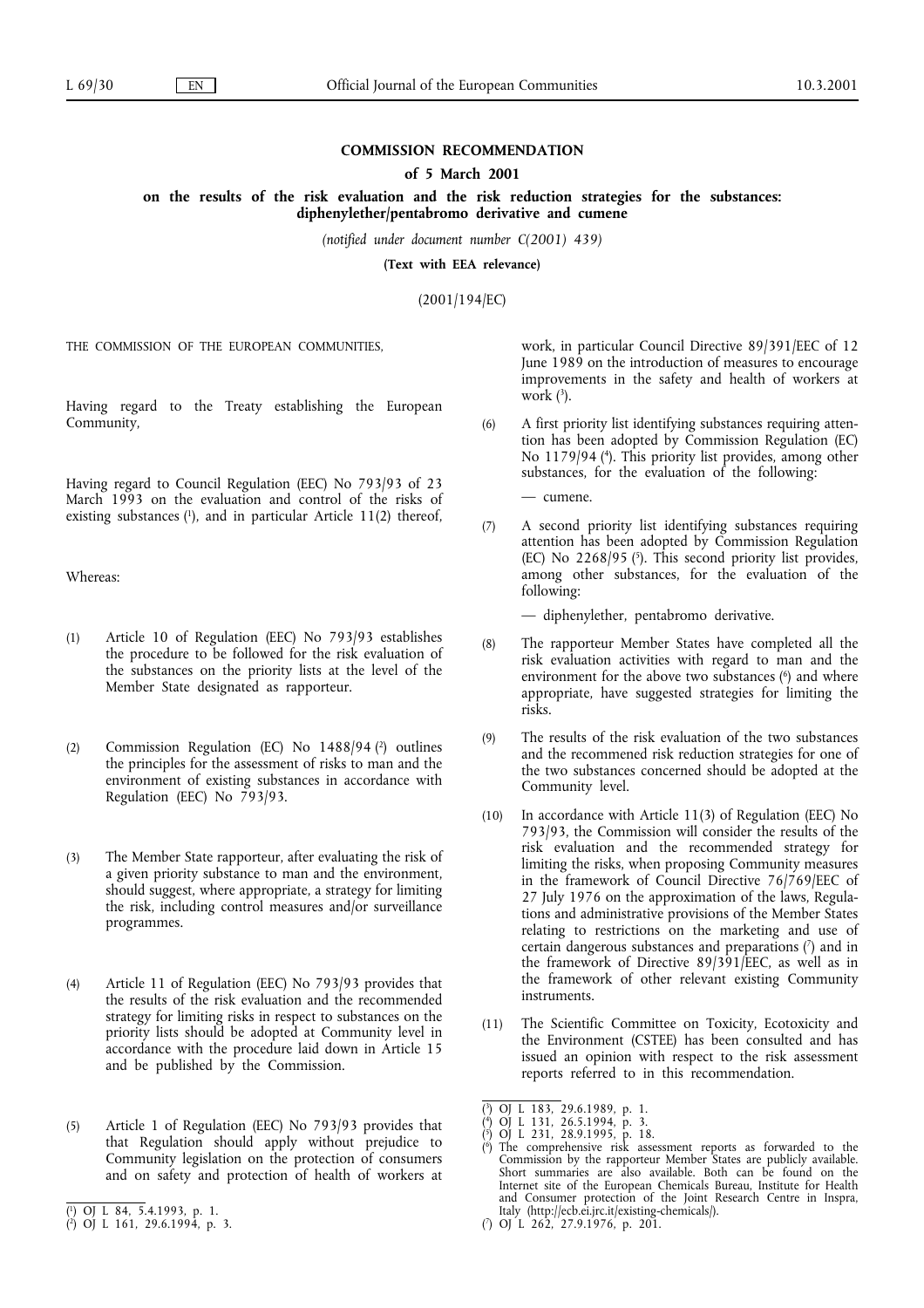(12) The measures provided for in this recommendation are pursuant to Article 15 of Regulation (EEC) No  $793/93$ ,  $p_{\text{max}}$  to  $\text{max}$  of  $\text{max}$  (EEC) of  $\text{max}$ 

- HEREBY RECOMMENDS: 1. All sectors importing, producing, transporting, storing, disposing or recovering the following substance:
	- diphenylether, pentabromo derivative  $CAS$  No  $32534-81-9$ Einecs No 251-084-2

should take into account the results of the risk evaluation as summarised in Section I (human health/environment) of Annex I. These results were formulated in the light of the opinions delivered by the Scientific Committee on Toxicity, Ecotoxicity and the Environment (CSTEE)  $(1)$ .

2. The risk reduction strategies described in Section II (strategy for limiting risks) of Annex I should be implemented. for  $\mathcal{S}$  and  $\mathcal{S}$  is the implemented.

3. All sectors importing, producing, transporting, storing, disposing or recovering the following substance:

 $-$  Cumene CAS No<br>Finecs N Einecs No  $202-7$ 

should take into account the results of the risk evaluation as summarised in Section I (human health/environment) of Annex II. These results were formulated in the light of the opinion delivered by the Scientific Committee on Toxicity,  $\Gamma$ <sub>p</sub> native delivered by the Scientific Comment (CSTEE) (2).  $\sum_{i=1}^{n}$ 

Done at Brussels, 5 March 2001.

*For the Commission* Margot WALLSTRÖM *Member of the Commission*

 $\overline{a}$ 1) CSTEE and its opinion was expressed at the 13th plenary meeting<br>held in Brussels on 4 February 2000 and the human health risk held in Brussels on 4 February 2000 and the human health risk<br>assessment report was peer-reviewed by the CSTEE and its opinion assessment report was peer-reviewed by the CSTEE and its opinion was expressed at the 16th plenary meeting held in Brussels on 19 June 2000. The CSTEE opinions can be found on the Internet site: (http://europa.eu.int/comm/food/fs/sc/sct/outcome\_en.html). (http://europa.eu/food/fs/sc/sche/fs/scheen.html).

 $\overline{a}$ opinion was expressed at the 15th plenary meeting held in Brussels<br>on 5 May 2000. The CSTEE opinions can be found on the Internet on 5 May 2000. The CSTEE opinions can be found on the Internet<br>site: on 5 May 2000. The CSTEE opinions can be found on the internet.<br>Site:<br>(http://europa.eu.int/comm/food/fs/sc/sct/outcome\_en.html).

 $(htt)$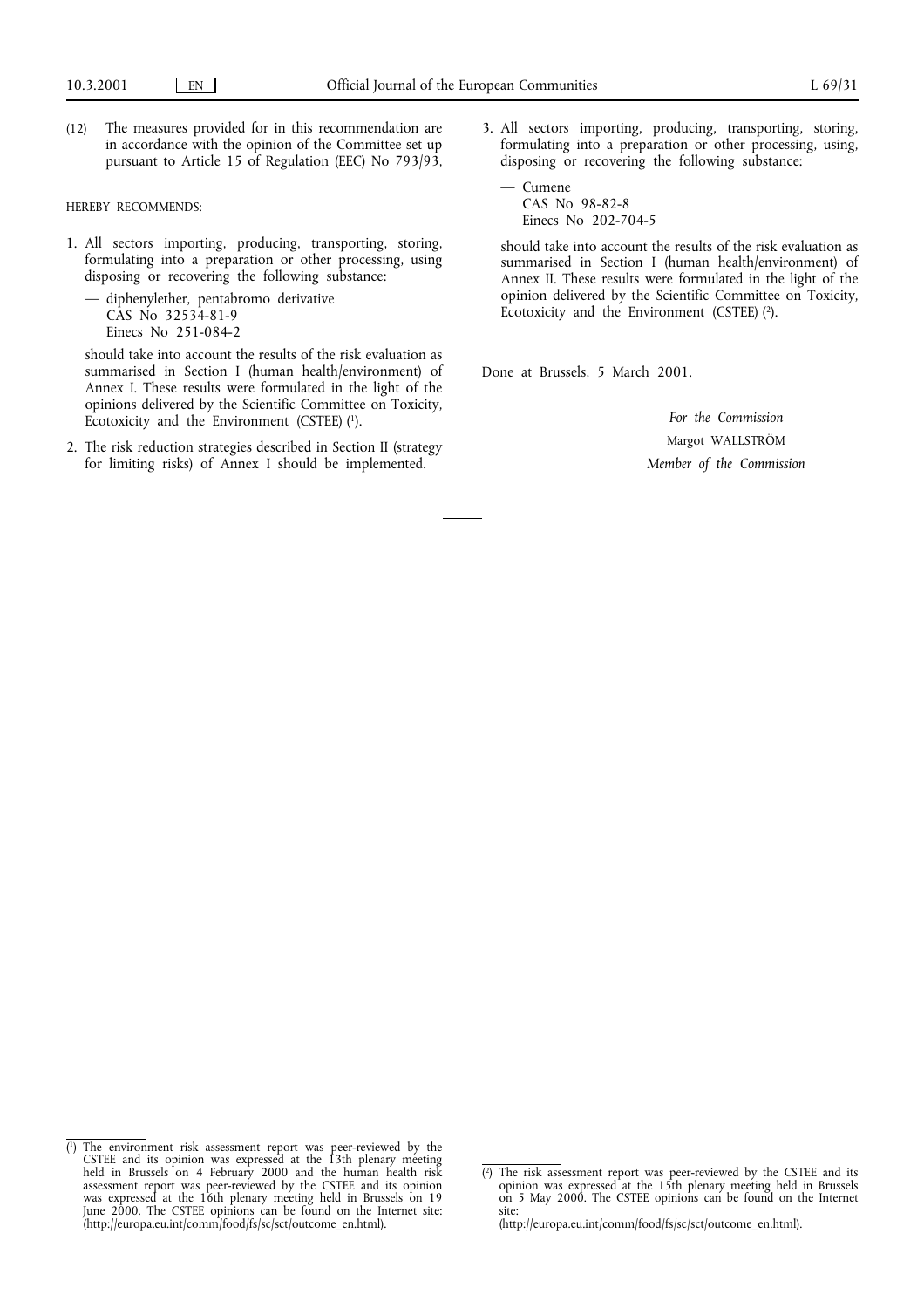### *ANNEX I*

| CAS-No 32534-81-9      | EINECS-No 251-084-2                  |
|------------------------|--------------------------------------|
| $C_1, H_5Br_5O$        |                                      |
| Einecs name:           | diphenylether, pentabromo derivative |
| IUPAC name:            | pentabromodiphenyl ether             |
| Rapporteur:            | United Kingdom                       |
| Classification $(*)$ : | Xn; R48/21/22<br>R64<br>$N: R50-53$  |

(\*) The classification of the substance is established by Commission Directive 2000/32/EC of 19 May 2000 adapting to technical progress for the 26th time Council Directive 67/548/EEC on the approximation of the laws, regulations and administrative provisions relating to for the 26th time Council Directive 67/548/EEC on the approximation of the laws, regulations and administrative provisions relations relations packaging and labelling of dangerous substances (OJ L 136, 8.6.2000, p. 1).  $\frac{1}{\sqrt{1-\frac{1}{\sqrt{2}}}}$  of dangerous substances (OJ L 136, 8.6.2000, p. 1).

The risk assessment is based on current practices related to the life-cycle of the substance produced in or imported into the European Community as described in the risk assessment forwarded to the Commission by the Member  $t_{\text{H}}$  European Commission by the risk assessment for  $\mathcal{L}_{\text{H}}$  as  $\mathcal{L}_{\text{H}}$  as the Member State State State State State State State State State State State State State State State State State State State State

The risk assessment has, based on the available information, determined that in the European Community the substance is used as a flame retardant additive in the manufacture of polyurethane foam in applications such as furniture and upholstery. Use as a flame retardant additive in epoxy resins, phenolic resins, unsaturated polyesters and textiles has been quoted in other reviews but has not been known of by industry supplying to the EU for more than 20 years. It was not possible to obtain information on the use of the total volume of substance produced in or imported into the European<br>Community, therefore, some uses may exist which are not covered by this risk assessment Community, therefore, some uses may exist which are not covered by this risk assessment. Community, therefore, some uses may exist which are not covered by this risk assessment.

# I. **RISK ASSESSMENT**

A. **HUMAN HEALTH**<br>The conclusion of the assessment of the risks to

# **WORKERS**

is that there is a need for further information and/or testing. This conclusion is reached because:

- there is a need for better information to adequately characterise the risks regarding the lifetime exposure to the substance. substance.

The information requirements are:

- dermal exposure data on workers,
- the extent of dermal absorption (quantitative data) should be clarified by the conduct of an appropriate dermal absorption study; depending upon the outcome of this study (i.e. an indication of significant skin absorption) then it may be necessary to undertake an oral toxicokinetic study in order to provide adequate comparative information for interpretation of the oral dosing toxicity studies available,
- health surveillance data are required to investigate signs of chloracne in workers,
- risk characterisation methodology for bioaccumulative substance (lifetime exposure); this may involve the conduct of a lifetime study in rodents depending upon the way in which the methodology for assessing lifetime exposure is developed and any data requirements that may be indicated for such a methodology.

The conclusion of the assessment of the risks to

### **CONSUMERS**

is that there is at present no need for further information and/or testing or for risk reduction measures beyond those which are being applied. This conclusion is reached because:

— the risk assessment shows that risks are not expected. Risk reduction measures already being applied are considered<br>sufficient — the risk assessment shows that risks are not expected. Risk reduction measures already being applied are considered

The conclusions of the assessment of the risks to

### MAN EXPOSED VIA THE ENVIRONMENT

are that there is a need for further information and/or testing. This conclusion is reached because:

are that there is a need for better information to adequately characterise the risks regarding the lifetime substance.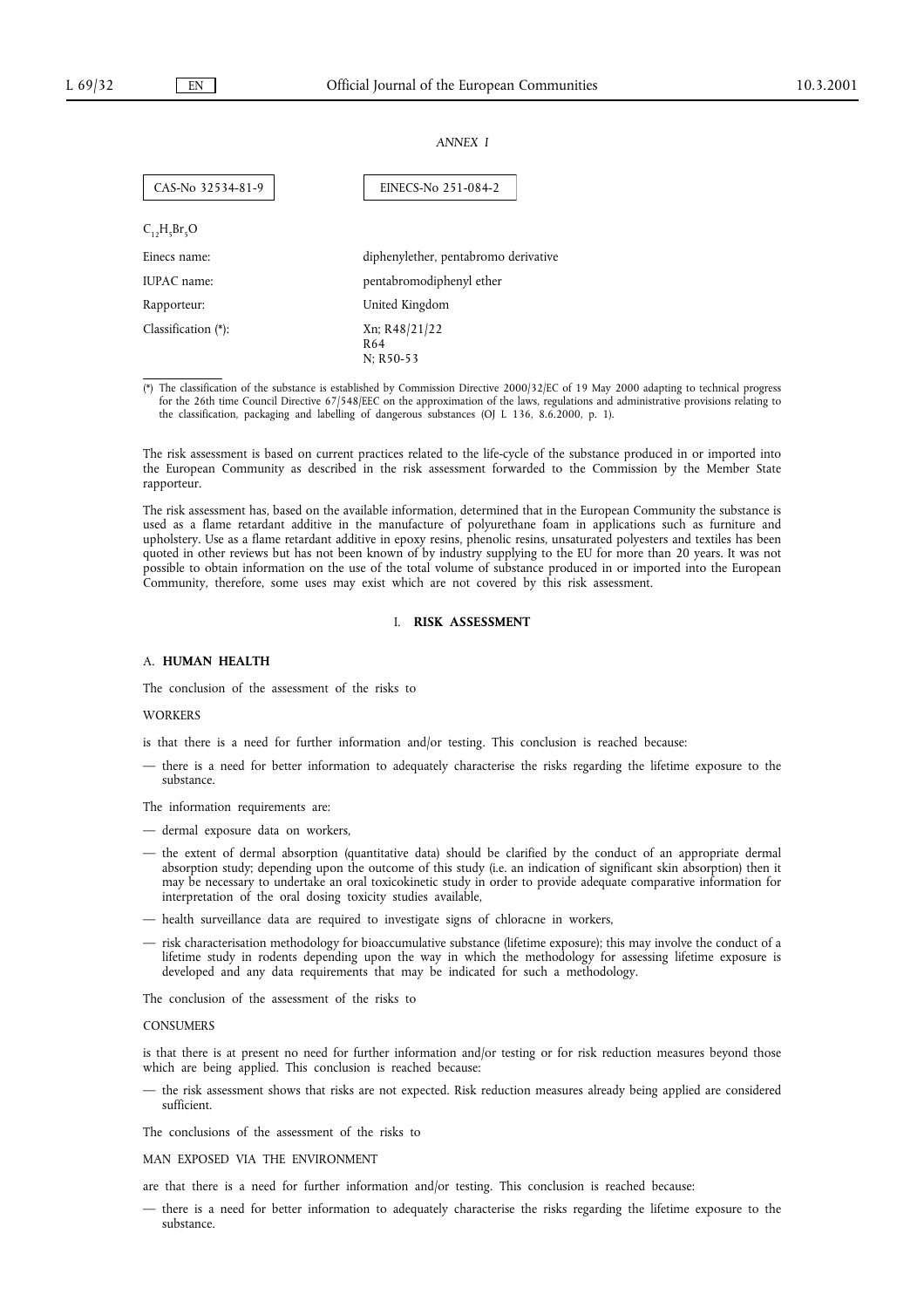- The information requirements are:<br>
 risk characterisation methodology for bioaccumulative substance (lifetime exposure); this may involve the conduct of a lifetime study in rodents depending upon the way in which the methodology for assessing lifetime exposure is developed and any data requirements that may be indicated for such a methodology,
- actual measured exposure data from local sources.

The conclusion of the assessment of the risks to

INFANTS EXPOSED VIA MILK

is that there is a need for further information and/or testing. This conclusion is reached because:

is there is a need for better information to adequately characterise the risks regarding the exposure of infants to the — there is a need for better information to adequately characterise the risks regarding the exposure of infants to the substance via breast milk and cows' milk.

- The information requirements are:<br>— information on the toxicokinetics of the substance with respect to breast milk including uptake from breast milk into the infant, the time course of the excretion via breast milk during lactation in humans and the future trends in levels in human breast milk, the infant, the time course of the excretion via breast milk during lactation in military lactation in levels in levels.
- information on the relative toxicity to the liver of the substance in young (neonatal) and adult animals,
- further studies on potential effects on behaviour following neonatal dosing in order to determine the reproducibility of effects, the effects of repeated dosing and the significance of the effects to human development,
- a multi-generation reproduction study in order to investigate whether or not other effects might be observed through exposure to breast milk. Designed correctly, such a study could address the issue of whether or not the young animal is more sensitive to liver effects and whether or not differences in behaviour are produced,

exposure estimates from local and regional sources on the concentration of the substance in — exposure estimates from local and regional sources on the concentration of the substance in cows' milk.

However, the strategy for limiting risks for the environment in Part II of Annex I will eliminate the need for further information requirements.

The conclusion of the assessment of the risks to

HUMAN HEALTH (physico-chemical properties)

is that there is at present no need for further information and/or testing or for risk reduction measures beyond those which are being applied. This conclusion is reached because:

 $\frac{1}{2}$  the risk assessment shows that risks are not expected. Risk sufficient.  $\frac{1}{1}$  risks are not expected. Risk reduction measures already being a point of  $\frac{1}{2}$  and  $\frac{1}{2}$  and  $\frac{1}{2}$  are considered.

B. **ENVIRONMENT**<br>The conclusion of the assessment of the risks to the environment for The conclusion of the assessment of the risks to the environment for

ATMOSPHERE<br>is that there is at present no need for further information and/or testing or for risk reduction measures beyond those which are being applied. This conclusion is reached because:

- the risk assessment shows that risks are not expected. Risk reduction measures already being applied are considered — the risk assessment shows that risks are not expected. Risk reduction measures already being applied are considered

The conclusion of the assessment of the risks to the environment for

AQUATIC ECOSYSTEM AND TERRESTRIAL ECOSYSTEM

is that there is a need for specific measures to limit the risks. This conclusion is reached because of:

- concerns for effects on the local aquatic (sediment) and terrestrial environment as a consequence of exposure arising from polyurethane foam production,
- concerns for secondary poisoning to the environmental spheres mentioned above both locally and regionally as a consequence of exposure arising from production and/or use of polyurethane foams. consequence of exposure arising from production and/or use of polyurethane foams.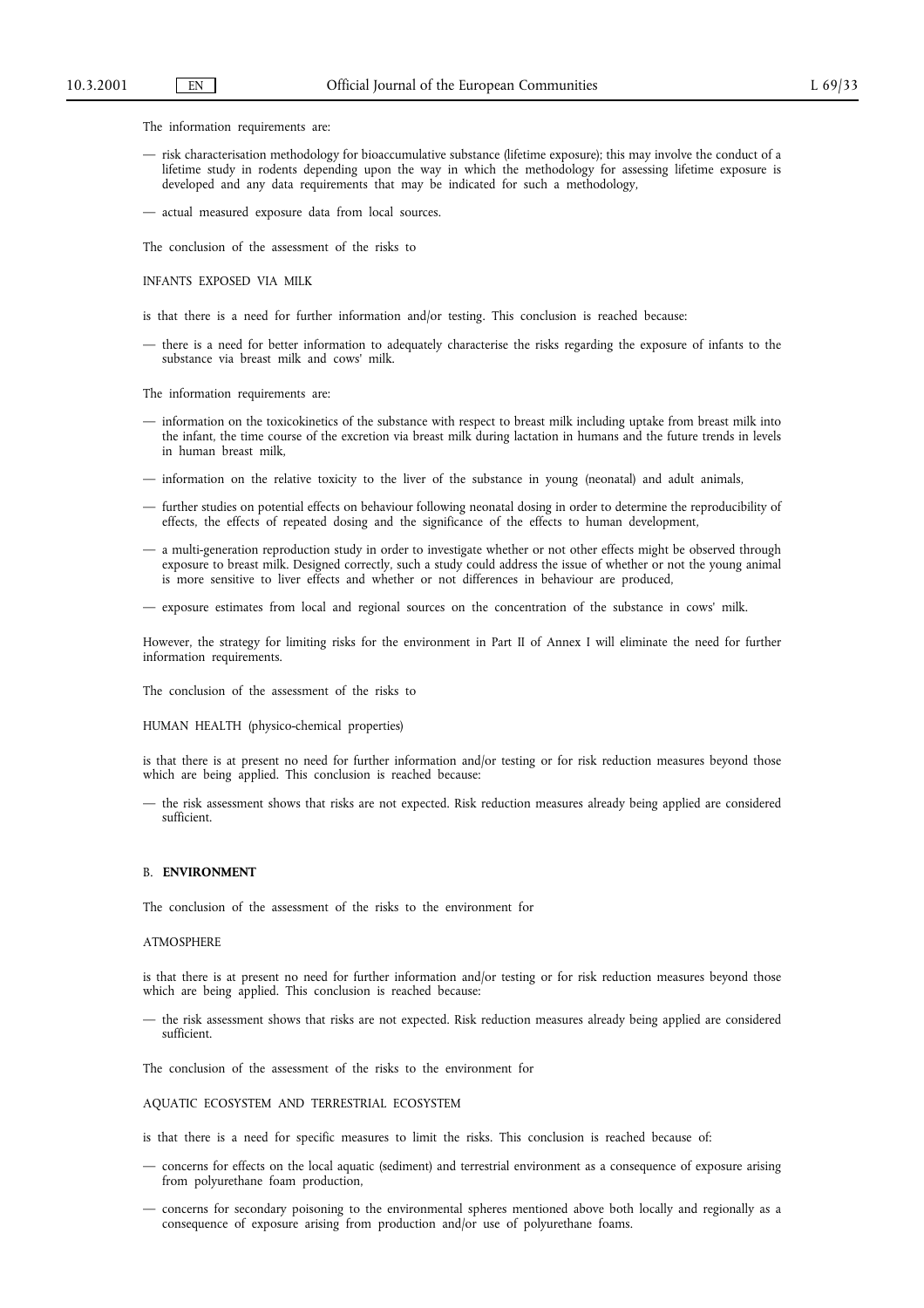The conclusion of the assessment of the risks to the environment for MICRO-ORGANISMS IN THE SEWAGE TREATMENT PLANT

is that there is a need for better information to adequately characterise the risk to micro-organisms in the sewage  $\frac{1}{2}$  that there is a new generation to add  $\frac{1}{2}$  characterise the sewage the set of  $\frac{1}{2}$  characterise the sewage the sewage the sewage the sewage the sewage the sewage the sewage the sewage the sewage the se

 $-$  a test on se

However, the strategy for limiting risks for the environment in Part II of Annex I will eliminate the need for further information requirements. information requirements.

# II. **STRATEGY FOR LIMITING RISKS**

For HUMAN HEALTH<br>While the formal outcome of the human health risk assessment of the substance is that further information/testing is required, Member States noted the uncertainties regarding the risk characterisation for infants exposed to the substance from milk. In particular, there was concern about whether the concentration in human breast milk might increase during the time it would take to obtain the information needed to refine the risk characterisation and to remove some of the the time information information in the information of the risk characterisation and to remove the risk characterisation information of the concerns about infants uncertainties. Any risk reduction measures proposed for the substance must take account of the concerns about infants exposed via milk.

Marketing and use restrictions should be considered at Community level for the substance, and articles containing the substance, for controlling secondary poisoning risks arising from the production and use of polyurethane foams (1).

The measures identified to protect the environment will also reduce human exposure to the substance.

Any future use of the substance should be monitored.

Consideration should be given to the monitoring of imports of articles from outside the EU.  $\mathcal{C}$  consideration showled be given to the monitoring of  $\mathcal{C}$  important  $\mathcal{C}$ 

 $\overline{a}$ 1)Whereas the risk assessment and risk reduction strategy only identified the production and use of the substance in polyurethane foams, all other uses resulting in emissions, discharges and losses to the environment would be unacceptable.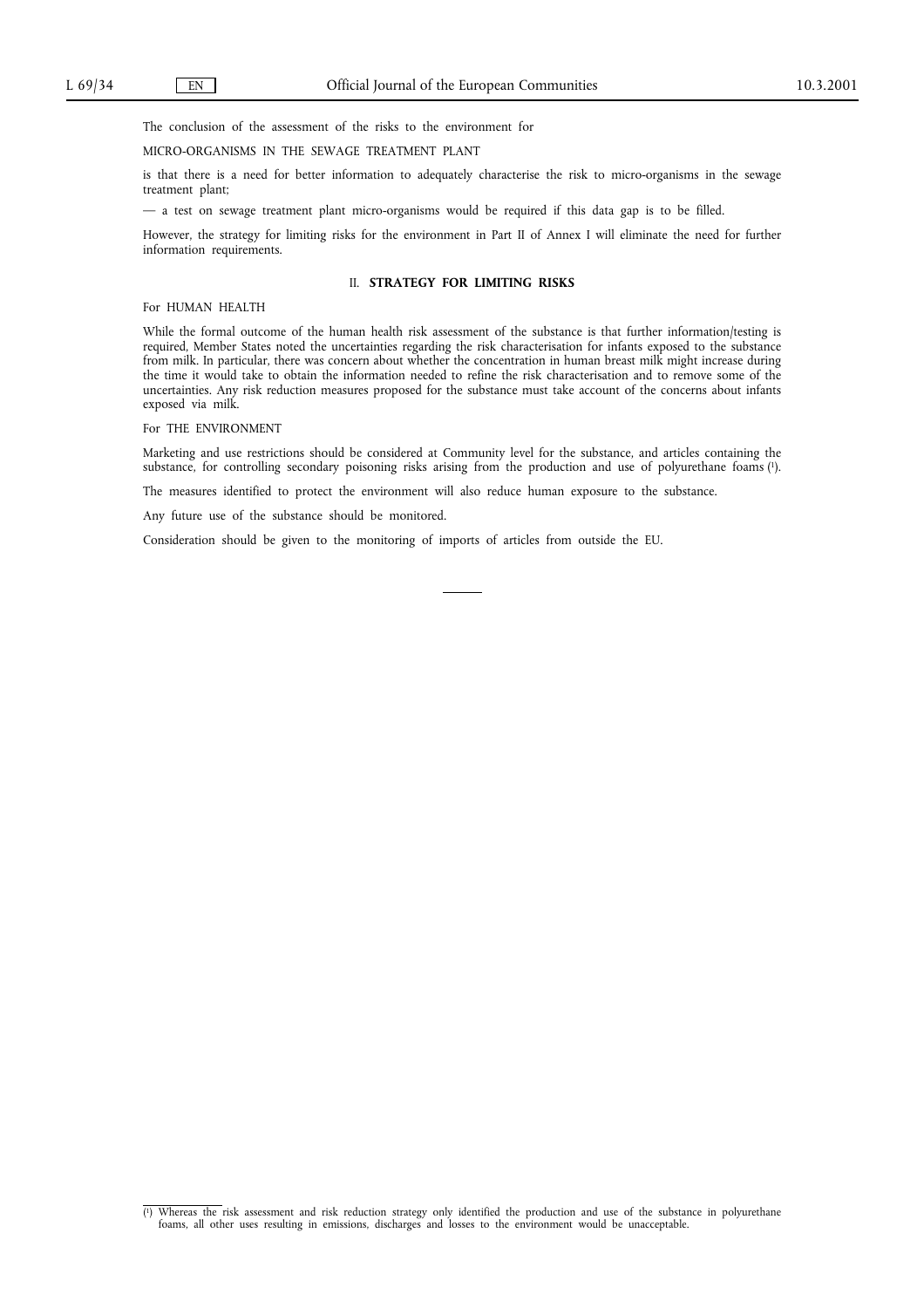### *ANNEX II*

| CAS-No. 98-82-8      | EINECS-No. 202-704-5                               |
|----------------------|----------------------------------------------------|
|                      |                                                    |
| $C_9H_{12}$          |                                                    |
| Einecs name:         | cumene                                             |
| Rapporteur:          | Spain                                              |
| Classification $(*)$ | R <sub>10</sub><br>Xn; R65<br>Xi: R37<br>N; R51-53 |

(\*) The classification of the substance is established by Commission Directive 2000/32/EC of 19 May 2000 adapting to technical progress for the 26th time Council Directive 67/548/EEC on the approximation of the laws, regulations and administrative provisions relating to the classification, packaging and labelling of dangerous substances (OJ L 136, 8.6.2000, p. 1).  $t_{\text{max}}$  constants of parameters  $\frac{1}{2}$  and labelling of dangerous substances ( $\frac{1}{2}$ ).

The risk assessment forwarded to the Commission by the Member State<br>the European Community as described in the risk assessment forwarded to the Commission by the Member State the European Community as described in the risk assessment forwarded to the Commission by the Member State<br>rapporteur. rapporteur.<br>The risk assessment has, based on the available information, determined that in the European Community the substance is

mainly used as an intermediate in chemical industry for the production of phenol and acetone. Other uses are as a starting material for detergent production, in the synthesis of a-methylstyrene, acetophenone and di-isopropylbenzene and as a catalyst for acrylic polyester-type resins. It was not possible to obtain information on the use of the total volume of substance produced in or imported into the European Community, therefore, some uses may exist which are not covered by this risk assessment.

The risk assessment has identified other sources of exposure of the substance to man and the environment, in particular, in petroleum products, which does not result from the life-cycle of the substance produced in or imported into the European Community. The assessment of the risks arising from these exposures are not part of this risk assessment. The comprehensive Risk Assessment Reports as forwarded to the Commission by the Member State rapporteur does however provide information which could be used to assess these risks. provide information which could be used to assess these risks.

### I. **RISK ASSESSMENT**

A. **HUMAN HEALTH**<br>The conclusion of the evaluation of the risks to

WORKERS, CONSUMERS and MAN EXPOSED VIA THE ENVIRONMENT

is that there is at present no need for further information and/or testing or for risk reduction measures beyond those which are being applied. This conclusion is reached because:

- the risk assessment shows that risks are not expected. Risk reduction measures already being applied are considered sufficient  $\left\langle \cdot \right\rangle$ . sufficient (1).

B. **ENVIRONMENT**<br>The conclusion of the evaluation of the risks to the environment for

ATMOSPHERE, AQUATIC ECOSYSTEM and TERRESTRIAL ECOSYSTEM

is that there is at present no need for further information and/or testing or for risk reduction measures beyond those which are being applied. This conclusion is reached because:

- the risk assessment shows that risks related to the environmental spheres mentioned above are not expected. Risk reduction measures already being applied are considered sufficient.

 $\frac{d}{dt}$  reduction measures already being applied are considered sufficient. ( from chemical risks. Cumene is included in the Annex to Commission Directive 2000/39/EC of 8 June 2000 (OJ L 142, 16.6.2000, p. 47), establishing a first list of indicative occupational exposure limit values, pursuant to